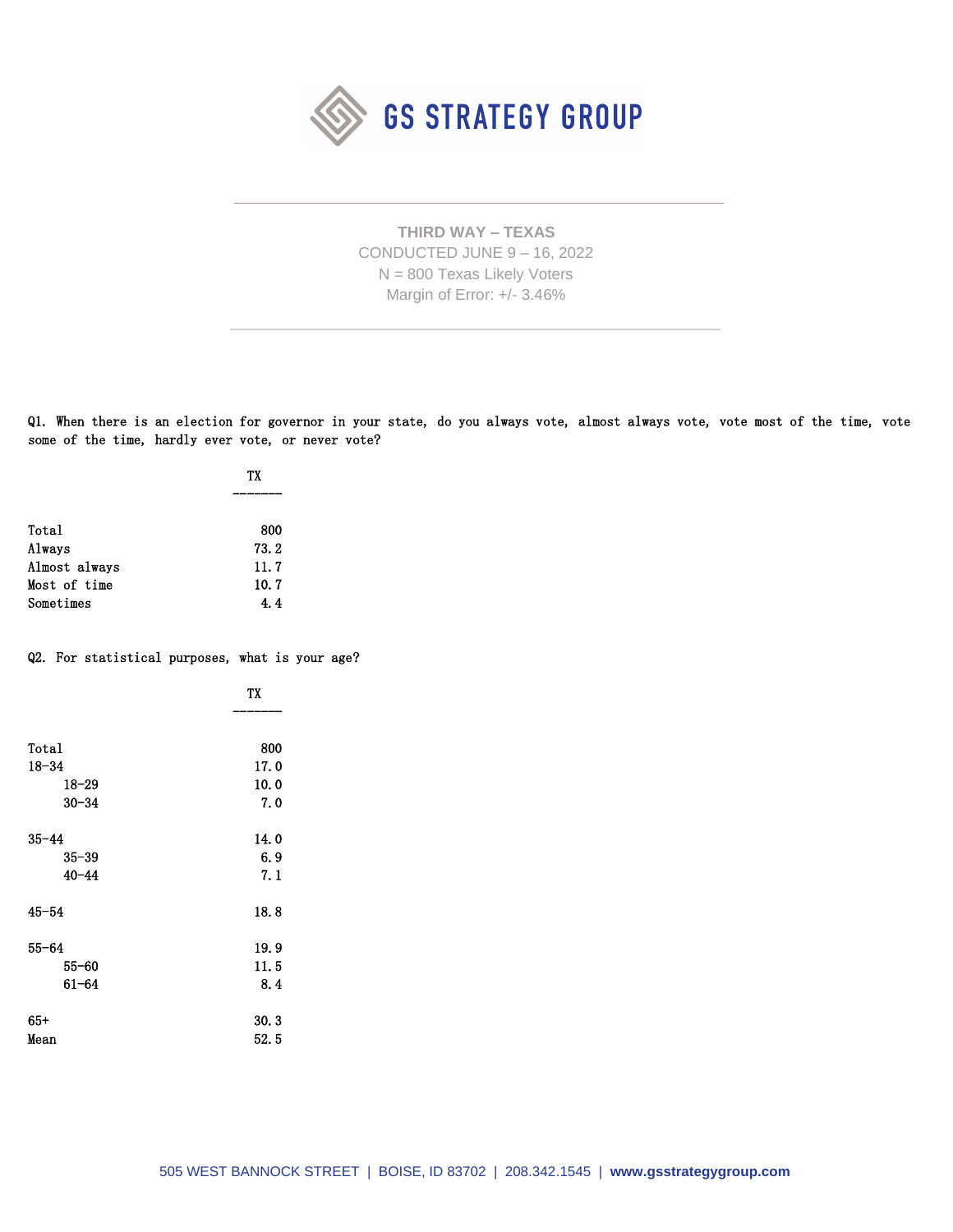Q3. What is your gender? (NET DIF 1 - Percent male minus percent female)

|                         | ТX   |
|-------------------------|------|
|                         |      |
| Total                   | 800  |
| Male                    | 47.4 |
| Female                  | 52.5 |
| Non-binary/Trans-gender | 0.1  |
| NET DIF 1               | -5.1 |

Q4. Are you Latino, Hispanic or of Latino, Hispanic or Spanish descent? (NET DIF 1 - Percent yes minus percent no)

|                      | ТX      |  |
|----------------------|---------|--|
|                      |         |  |
|                      |         |  |
| Total                | 800     |  |
| Yes                  | 18.0    |  |
| No/All Other Answers | 82.0    |  |
| NET DIF 1            | $-64.0$ |  |

Q5. What is your race?

|                        | ТX   |  |
|------------------------|------|--|
|                        |      |  |
| Total                  | 800  |  |
| White                  | 64.0 |  |
| Non-White              | 34.3 |  |
| <b>Black</b>           | 10.3 |  |
| Hispanic               | 18.0 |  |
| Asian/Pacific Islander | 2. 6 |  |
| Native American        | 1.3  |  |
| Multiple Races         | 2.1  |  |
| DK/Refused             | 1.7  |  |

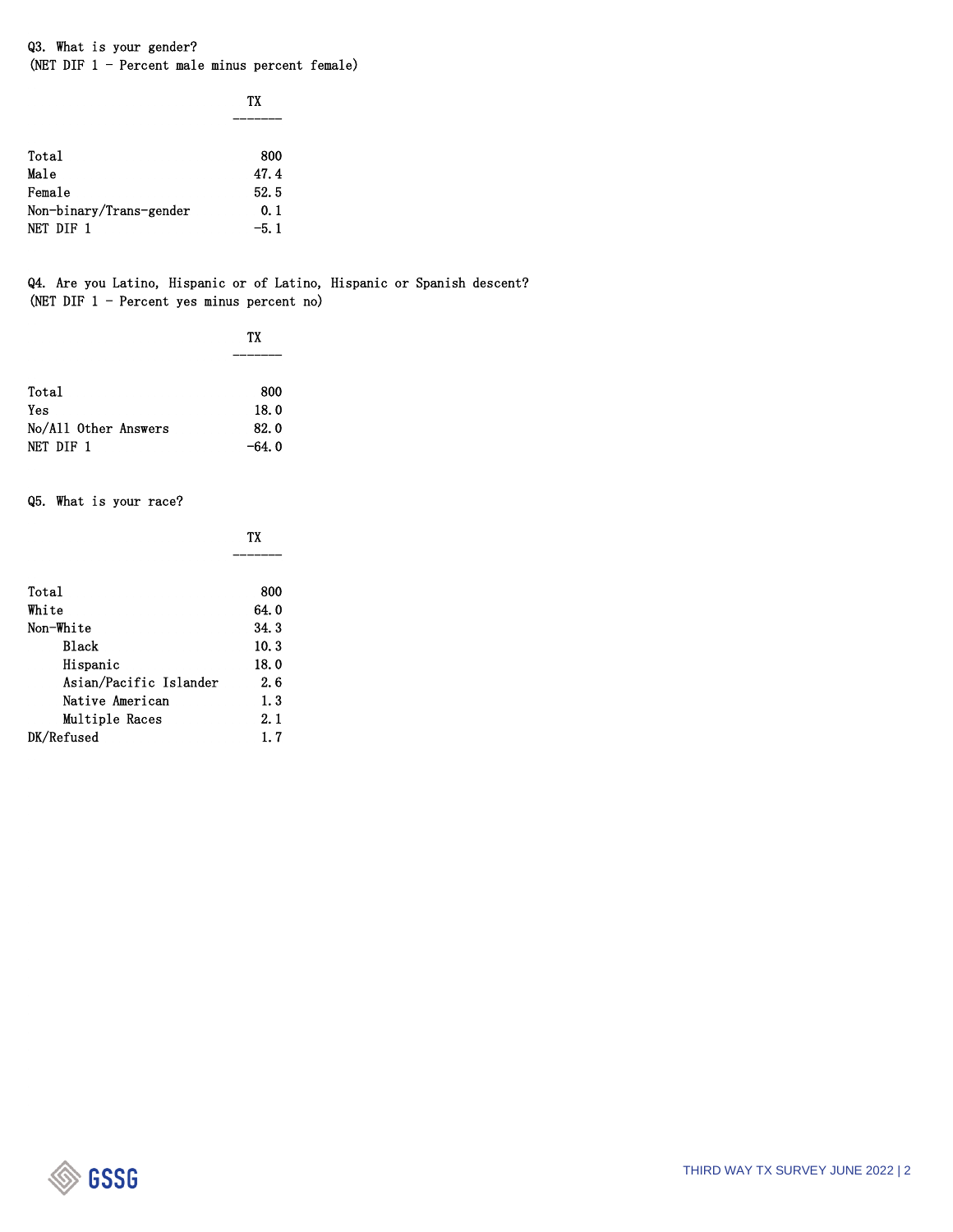Q6. If you had to label yourself, would you say you are a liberal, a moderate or a conservative in your political beliefs? (NET DIF 1 - Percent Conservative minus percent Liberal)

| TX |
|----|
|    |

| Total                 | 800  |  |
|-----------------------|------|--|
| Liberal               | 21.5 |  |
| Very Liberal          | 8. 6 |  |
| Somewhat Liberal      | 12.9 |  |
| Moderate              | 29.9 |  |
| Conservative          | 42.7 |  |
| Somewhat Conservative | 18.5 |  |
| Very Conservative     | 24.3 |  |
| DK/Refused            | 5.9  |  |
| NET DIF 1             | 21.3 |  |

Q7. With which political party are you affiliated? (NET DIF 1 - Percent Republican minus percent Democrat)

|                      | ТX   |
|----------------------|------|
|                      |      |
| Total                | 800  |
| Republican           | 41.9 |
| Democrat             | 32.5 |
| Independent/No Party | 22.3 |
| 0ther                | 1.5  |
| DK/Refused           | 1.8  |
| NET DIF 1            | 9.4  |

Please tell me whether you have a very favorable, somewhat favorable, somewhat unfavorable or very unfavorable opinion of each of the following people, groups or organizations. If you have no opinion or have never heard of them, just say so. Q8. Joe Biden

(NET DIF 1 - Percent favorable minus percent unfavorable)

|                      | ТX    |
|----------------------|-------|
|                      |       |
| Total                | 800   |
| Favorable            | 42.9  |
| Very Favorable       | 20.9  |
| Somewhat Favorable   | 22.0  |
| Unfavorable          | 53.2  |
| Somewhat Unfavorable | 8.4   |
| Very Unfavorable     | 44.8  |
| No opinion           | 3.6   |
| DK/Refused           | 0.3   |
| Mean                 | 2. 8  |
| NET DIF 1            | -10.3 |

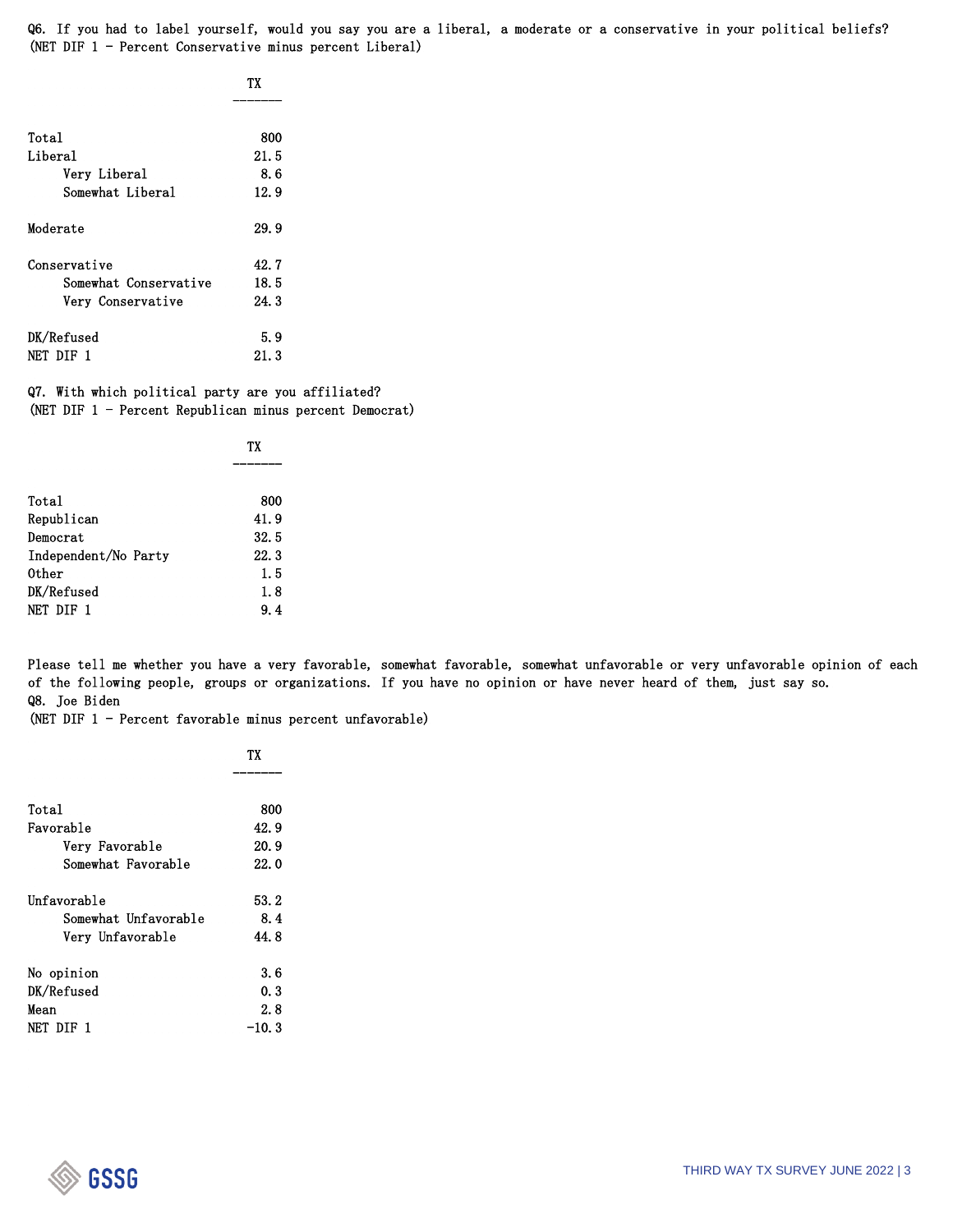## Q9. Donald Trump (NET DIF 1 - Percent favorable minus percent unfavorable)

|  | TX |
|--|----|

| Total                | 800   |
|----------------------|-------|
| Favorable            | 41.6  |
| Very Favorable       | 22. 2 |
| Somewhat Favorable   | 19.4  |
| Unfavorable          | 52.3  |
| Somewhat Unfavorable | 10.6  |
| Very Unfavorable     | 41.7  |
| No opinion           | 5.7   |
| Never heard of       | 0.2   |
| DK/Refused           | 0.2   |
| Mean                 | 2.8   |
| NET DIE 1            | -10.7 |
|                      |       |

Q10. Greg Abbott (NET DIF 1 - Percent favorable minus percent unfavorable)

|                      | TХ    |
|----------------------|-------|
|                      |       |
| Total                | 800   |
| Favorable            | 43.4  |
| Very Favorable       | 20.6  |
| Somewhat Favorable   | 22. 8 |
| Unfavorable          | 43.5  |
| Somewhat Unfavorable | 10.7  |
| Verv Unfavorable     | 32.7  |
| No opinion           | 8.8   |
| Never heard of       | 3. 6  |
| DK/Refused           | 0.8   |
| Mean                 | 2.6   |
| NET DIF 1            | -0. 1 |

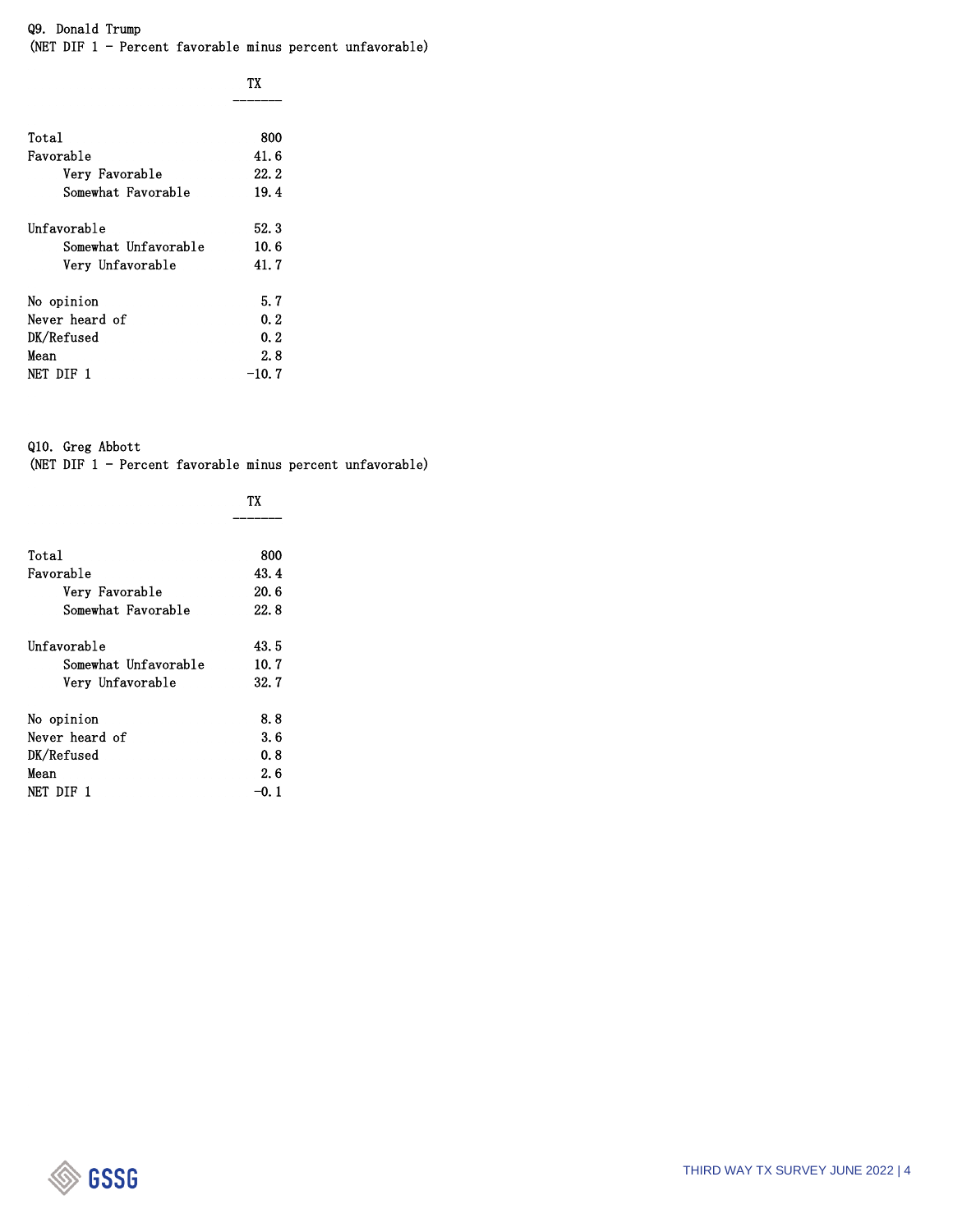Q11. John Cornyn (NET DIF 1 - Percent favorable minus percent unfavorable)

| Total                | 800   |
|----------------------|-------|
| Favorable            | 35.2  |
| Very Favorable       | 10.3  |
| Somewhat Favorable   | 25.0  |
| Unfavorable          | 31. 5 |
| Somewhat Unfavorable | 15.4  |
| Very Unfavorable     | 16. 1 |
| No opinion           | 20.8  |
| Never heard of       | 11.0  |
| DK/Refused           | 1.4   |
| Mean                 | 2.6   |
| NET DIE 1            | 3. 7  |
|                      |       |

Q12. Ted Cruz

(NET DIF 1 - Percent favorable minus percent unfavorable)

| Total                | 800   |
|----------------------|-------|
| Favorable            | 41.9  |
| Very Favorable       | 20.3  |
| Somewhat Favorable   | 21.6  |
| Unfavorable          | 46.4  |
| Somewhat Unfavorable | 9.9   |
| Very Unfavorable     | 36.5  |
| No opinion           | 8.8   |
| Never heard of       | 2.7   |
| DK/Refused           | 0.2   |
| Mean                 | 2.7   |
| NET DIF 1            | -4. 5 |

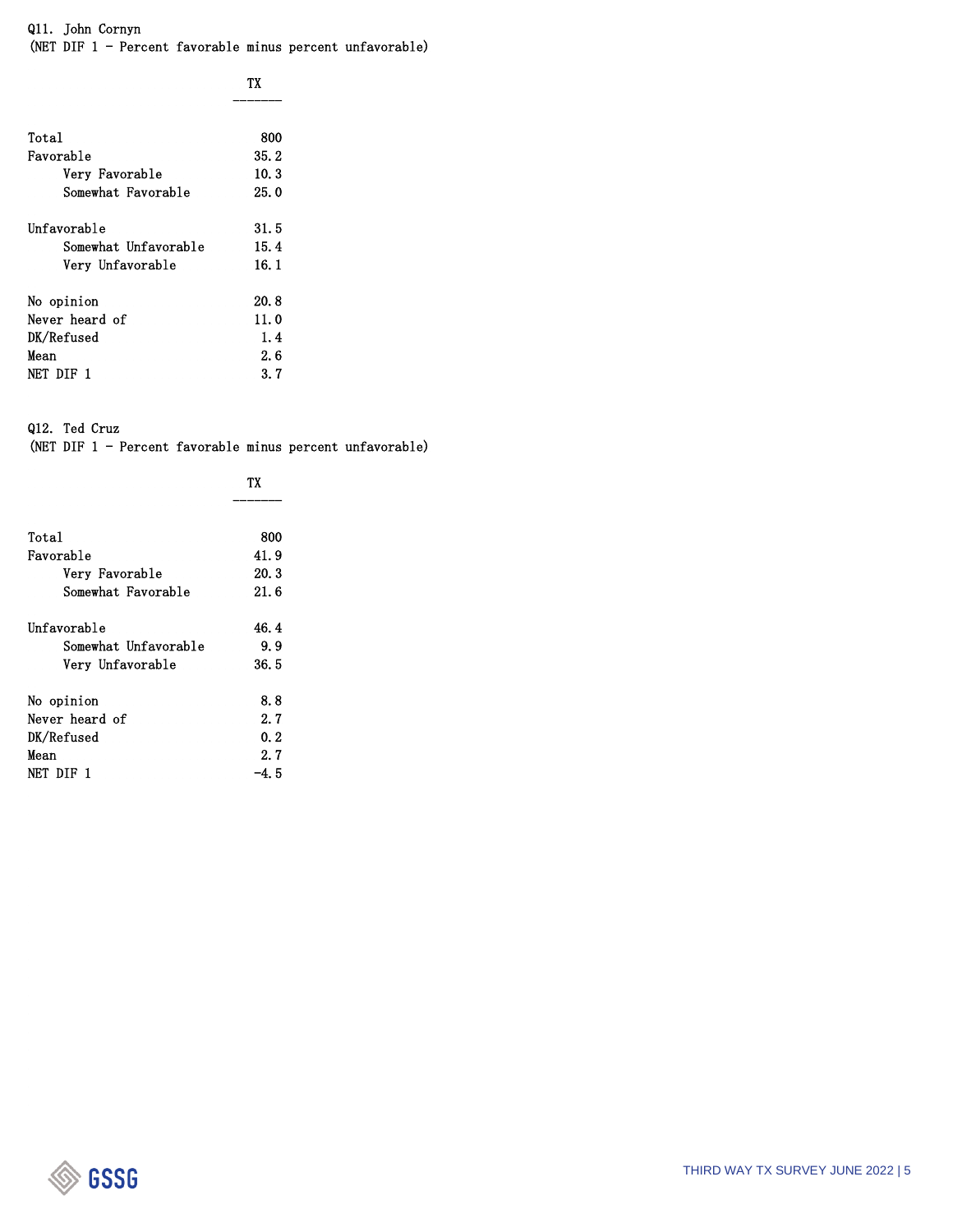Q13. The National Rifle Association or NRA (NET DIF 1 - Percent favorable minus percent unfavorable)

|                      | ТX    |
|----------------------|-------|
| Total                | 800   |
| Favorable            | 43.4  |
| Very Favorable       | 23. 5 |
| Somewhat Favorable   | 19.8  |
| Unfavorable          | 39.9  |
| Somewhat Unfavorable | 10.9  |
| Very Unfavorable     | 29.0  |
| No opinion           | 15. 5 |
| Never heard of       | 0.7   |
| DK/Refused           | 0. 5  |
| Mean                 | 2.5   |
| NET DIE 1            | 3. 5  |

Q14. Generally speaking, do you think it is too hard or too easy to get a gun in America? (NET DIF 1 - Percent too easy minus percent too hard)

| Total             | 800   |
|-------------------|-------|
| Too hard          | 9.7   |
| Much too hard     | 2.0   |
| Somewhat too hard | 7.7   |
| Too easy          | 79.8  |
| Somewhat too easy | 30.0  |
| Much too easy     | 49.8  |
| DK/Refused        | 10.5  |
| NET DIF 1         | 70. 2 |

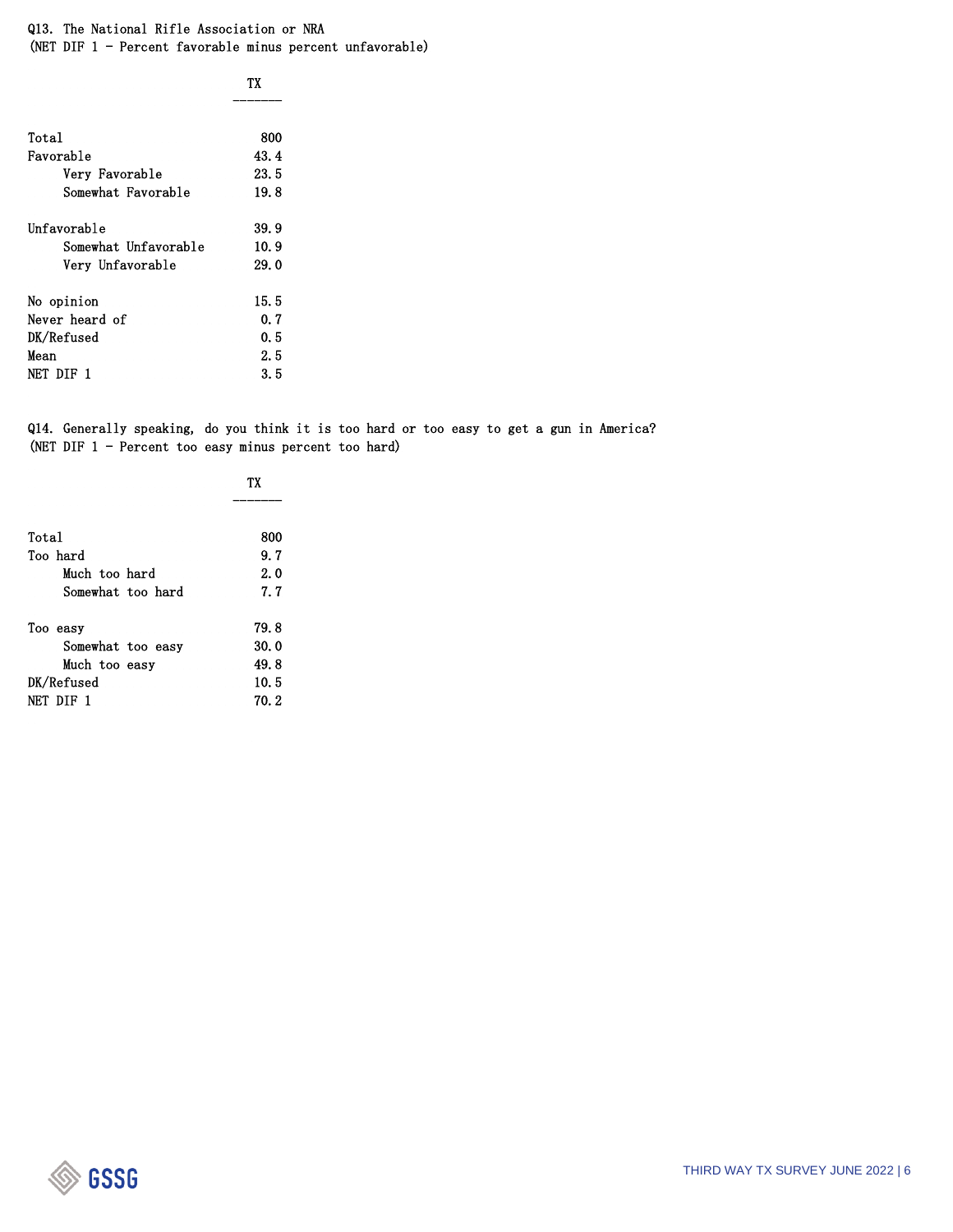Q15. Would you say you are now more likely to support or oppose stricter gun laws at the federal level after the shooting in Uvalde Texas? If it had no impact on your views, just say so.

(NET DIF 1 - Percent support minus percent oppose)

|                                                         | ТX   |  |
|---------------------------------------------------------|------|--|
| Total                                                   | 800  |  |
| Support stricter gun laws                               | 58.1 |  |
| Much more likely to<br>support stricter gun<br>laws     | 43.0 |  |
| Somewhat more likely to<br>support stricter gun<br>laws | 15.1 |  |
| Oppose stricter gun laws                                | 18.3 |  |
| Somewhat more likely to<br>oppose stricter gun<br>laws  | 6.2  |  |
| Much more likely to<br>oppose stricter gun<br>laws      | 12.1 |  |
| No impact                                               | 20.1 |  |
| DK/Refused                                              | 3.6  |  |
| NET DIF 1                                               | 39.8 |  |

In response to the shooting in Uvalde and other recent mass shooting events, some US Senators are proposing specific policies to prevent future mass shootings across the country. After hearing them, please tell me if you strongly support, somewhat support, somewhat oppose, or strongly oppose each policy. If you aren't sure, just say so. Q16. Red flag laws, which give family members or law enforcement a way to ask a judge to issue an order temporarily removing

guns from someone who poses a violent threat to themselves or others.

(NET DIF 1 - Percent support minus percent oppose)

|                  | ТX    |
|------------------|-------|
|                  |       |
| Total            | 800   |
| Support          | 75.2  |
| Strongly Support | 57.8  |
| Somewhat Support | 17.5  |
| Oppose           | 20.3  |
| Somewhat Oppose  | 7.0   |
| Strongly Oppose  | 13.3  |
| DK/Refused       | 4.4   |
| NET DIF 1        | 54. 9 |

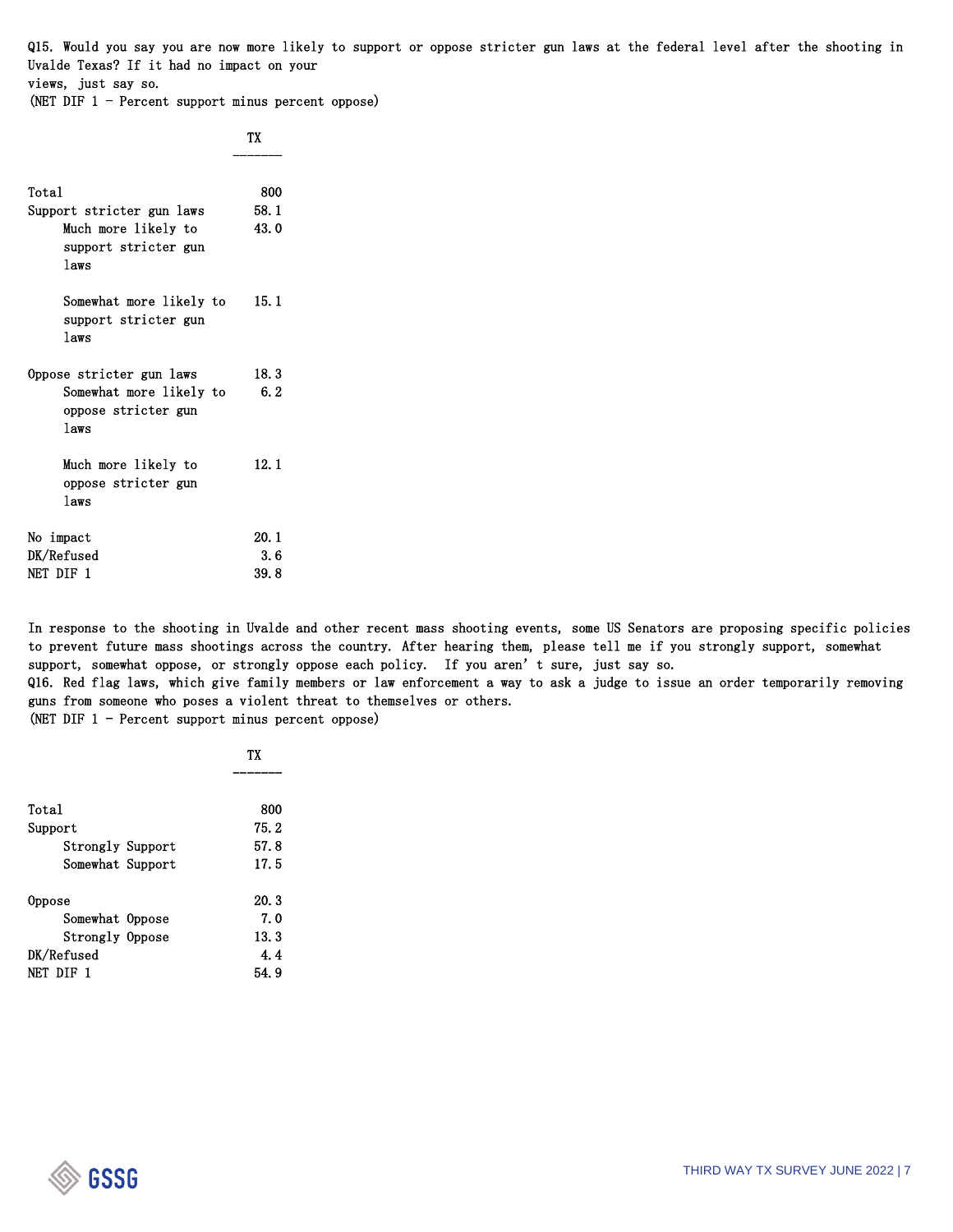Q17. Requiring a background check before every gun purchase, including at gun shows and for online sales. (NET DIF 1 - Percent support minus percent oppose)

|                  | ТX   |
|------------------|------|
|                  |      |
| Total            | 800  |
| Support          | 89.5 |
| Strongly Support | 76.1 |
| Somewhat Support | 13.4 |
| Oppose           | 8.0  |
| Somewhat Oppose  | 2.7  |
| Strongly Oppose  | 5.3  |
| DK/Refused       | 2.5  |
| NET DIF 1        | 81.5 |

Q18. Increasing the minimum age to purchase a semi-automatic weapon from 18 to 21 years old. (NET DIF 1 - Percent support minus percent oppose)

|                  | ТX    |
|------------------|-------|
|                  |       |
| Total            | 800   |
| Support          | 80.4  |
| Strongly Support | 66. 0 |
| Somewhat Support | 14.4  |
| Oppose           | 16.4  |
| Somewhat Oppose  | 5.4   |
| Strongly Oppose  | 11.0  |
| DK/Refused       | 3.2   |
| NET DIF 1        | 64. 0 |

Q19. Allowing law enforcement to access sealed juvenile records to ensure that young adults with a history of violent criminal behavior are restricted from purchasing firearms. (NET DIF 1 - Percent support minus percent oppose)

|                  | ТX   |
|------------------|------|
|                  |      |
| Total            | 800  |
| Support          | 80.2 |
| Strongly Support | 61.0 |
| Somewhat Support | 19.2 |
| Oppose           | 15.1 |
| Somewhat Oppose  | 6. 8 |
| Strongly Oppose  | 8.3  |
| DK/Refused       | 4. 7 |
| NET DIF          | 65.1 |

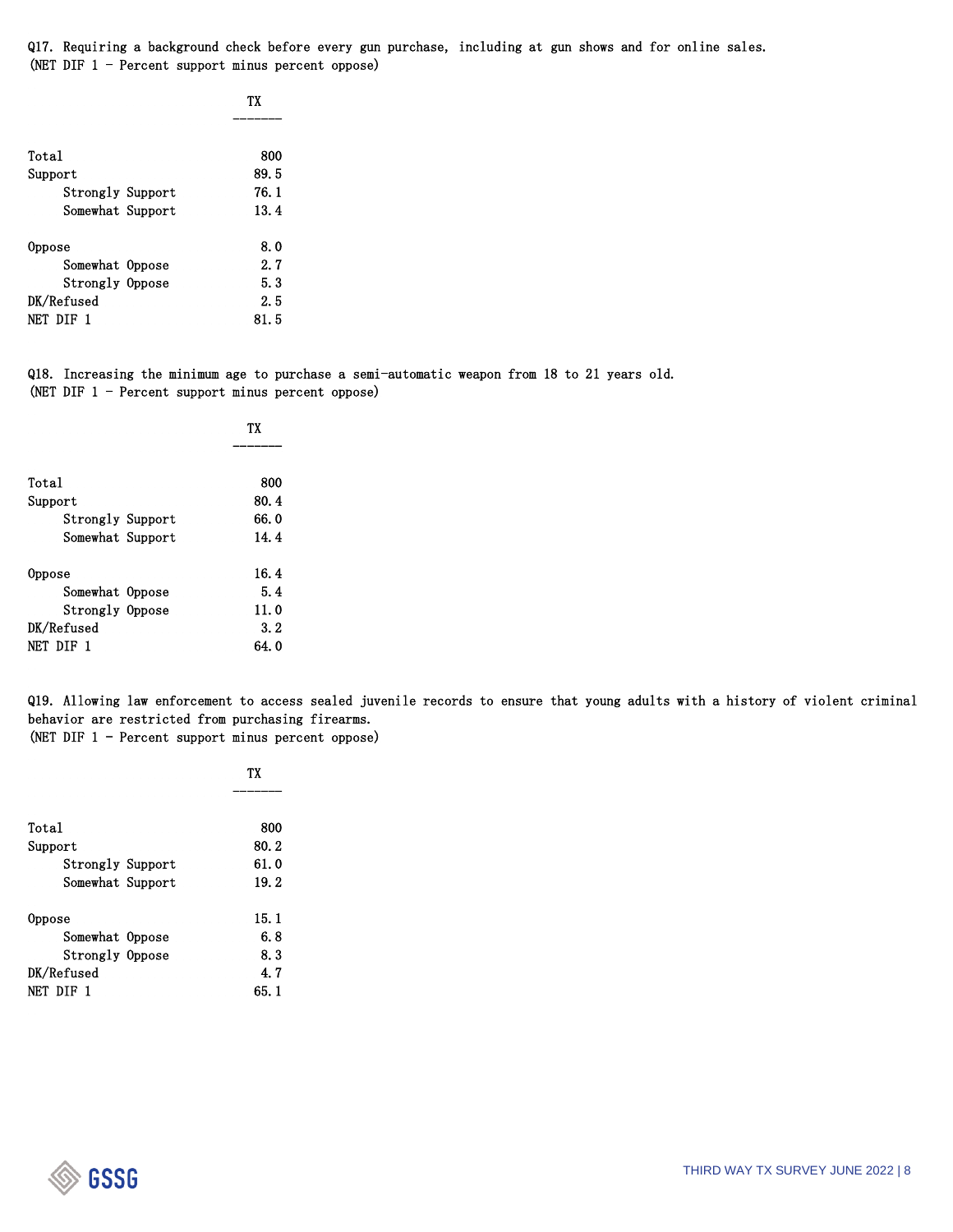Q20. Funding research around the effectiveness of gun safety policies. (NET DIF 1 - Percent support minus percent oppose)

|                  | ТX    |
|------------------|-------|
|                  |       |
| Total            | 800   |
| Support          | 68.1  |
| Strongly Support | 44.6  |
| Somewhat Support | 23.5  |
| Oppose           | 23.8  |
| Somewhat Oppose  | 10.8  |
| Strongly Oppose  | 13.0  |
| DK/Refused       | 8.2   |
| NET DIF 1        | 44. 3 |

Q21. If Senator John Cornyn voted for new laws like the ones you've heard about here, would you be more likely to vote for him or against him?

(NET DIF 1 - Percent vote for minus percent vote against)

|                         | TХ    |
|-------------------------|-------|
|                         |       |
| Total                   | 800   |
| Vote for                | 58.1  |
| Definitely vote for     | 23.6  |
| Probably vote for       | 34.5  |
| Vote against            | 27.4  |
| Probably vote against   | 11.9  |
| Definitely vote against | 15.5  |
| DK/Refused              | 14.5  |
| NET DIF 1               | 30. 7 |

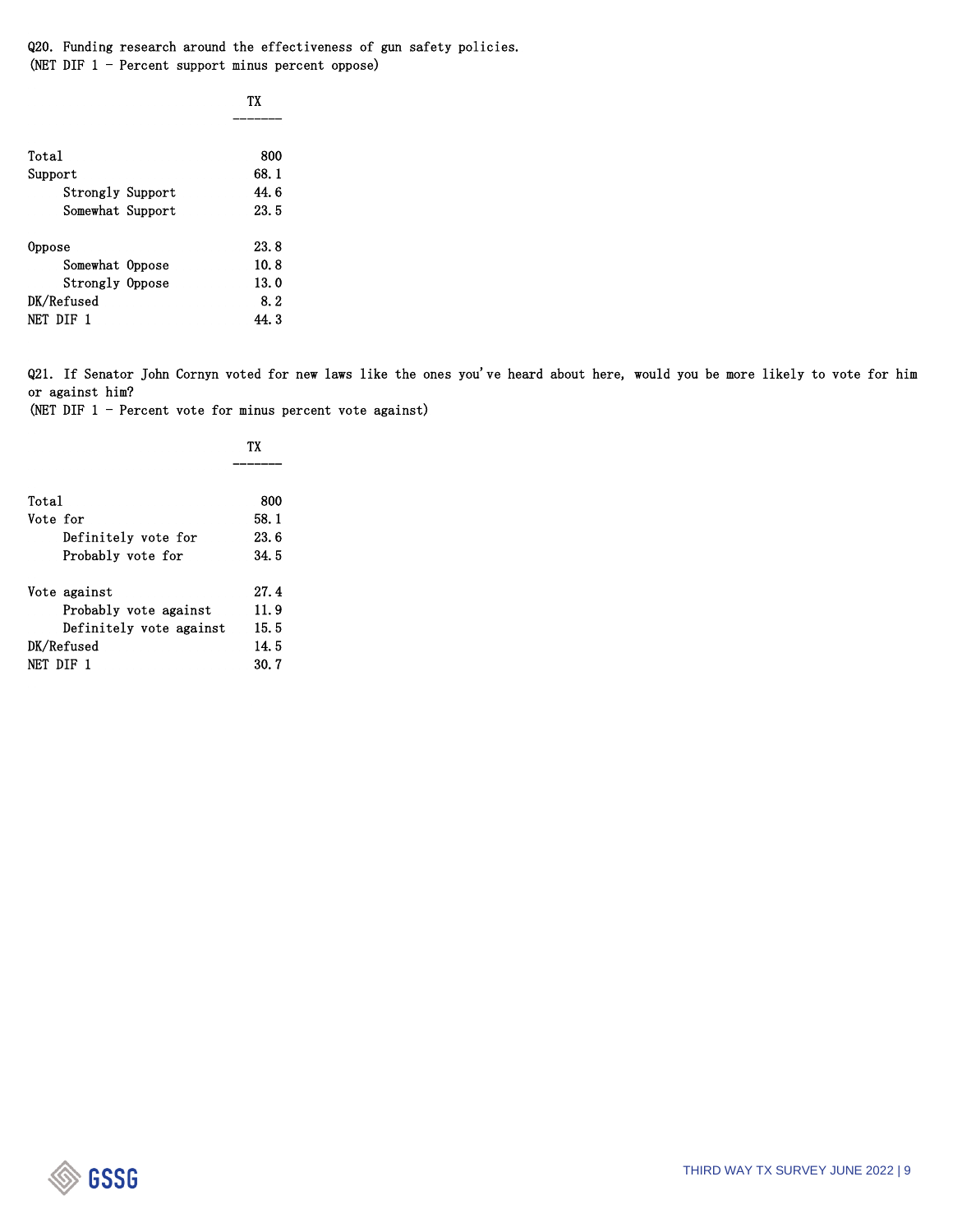Now I'd like to give you some arguments from both supporters and opponents of these new laws. After hearing each pair of statements, please tell me which side you agree with more — supporters of stronger gun laws, or opponents of stronger gun laws. If you aren't sure, just say so

Q22. • Supporters of red flag laws say they are common sense policies that would prevent dangerous and mentally ill people from hurting people. Allowing family and friends to alert law enforcement about potential risks of imminent violence could have kept the shooter in Uvalde from getting access to guns.

• Opponents of red flag laws say they are more often used to take gun rights away from law abiding people without due process than to stop mass shooters. Allowing unelected judges to take away guns based on unproven claims from spouses or family members is a violation of constitutional rights.

(NET DIF 1 - Percent supporters minus percent opponents)

|            | TX   |
|------------|------|
|            |      |
| Total      | 800  |
| Supporters | 58.6 |
| Opponents  | 33.1 |
| DK/Refused | 8.3  |
| NET DIF 1  | 25.5 |

Q23. Which of the following best describes you?

| 800  |      |
|------|------|
| 34.0 |      |
| 15.4 |      |
| 7. 6 |      |
|      | 43.0 |

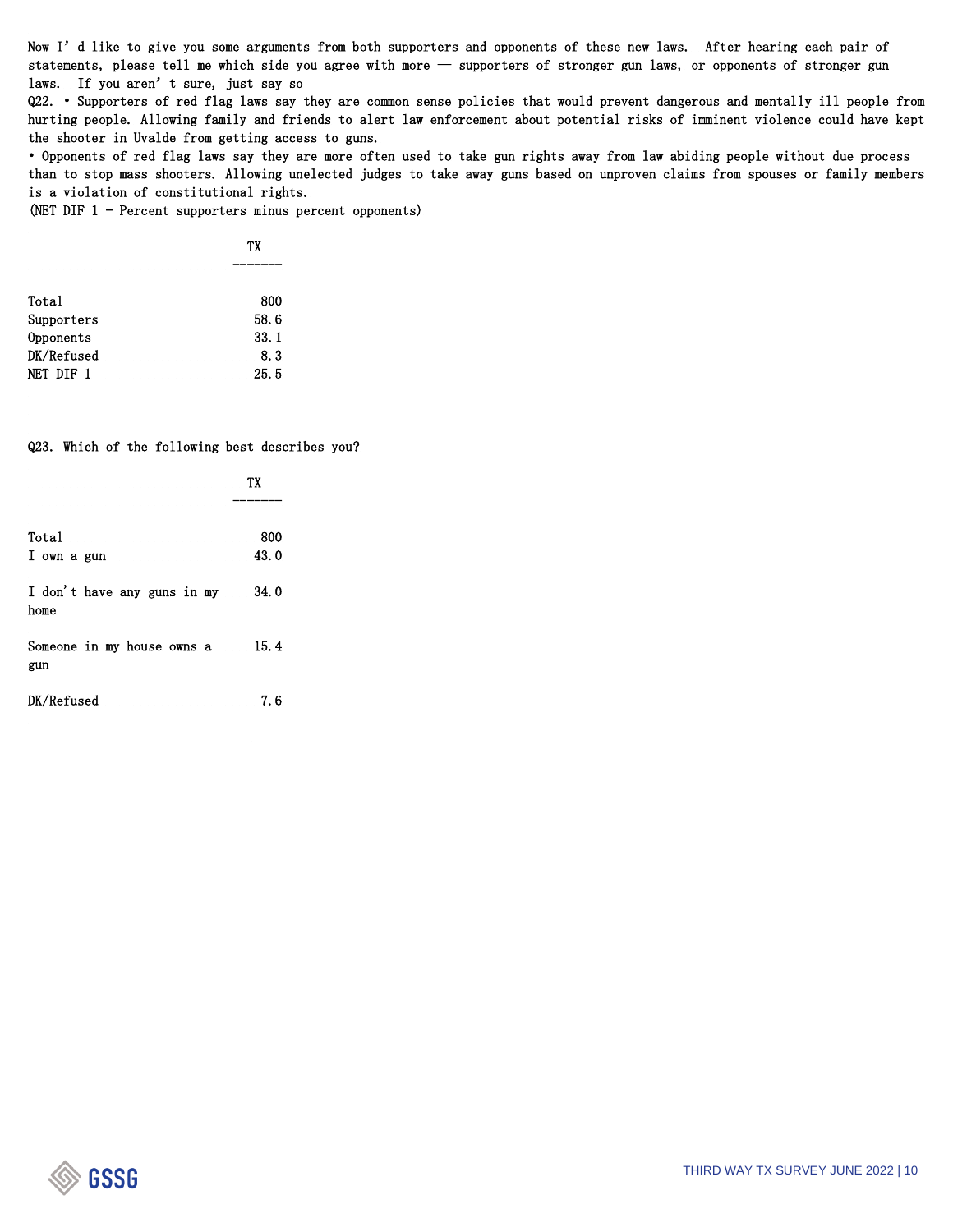Q24. Which of the following best describes you?

|                                         | ТX   |
|-----------------------------------------|------|
| Total                                   | 800  |
| No one in my home is an NRA<br>member   | 76.7 |
| I am an NRA member                      | 10.6 |
| Someone in my house is an<br>NRA member | 6. 5 |
| DK/Refused                              | 6. 2 |

Q25. What is the highest level of education you have completed?

|                          | ТX   |
|--------------------------|------|
|                          |      |
| Total                    | 800  |
| High school              | 14.8 |
| Some high school         | 1.6  |
| Graduated high school    | 13.2 |
| Some college/Assoc/Trade | 33.0 |
| Some college             | 15.1 |
| Two-year college degree  | 14.6 |
| Trade or technical       | 3.3  |
| school certificate       |      |
| Four-year college degree | 28.9 |
| Graduate school          | 18.7 |
| Some graduate school     | 2.4  |
| Graduate degree          | 16.3 |
| DK/Refused               | 4. 6 |

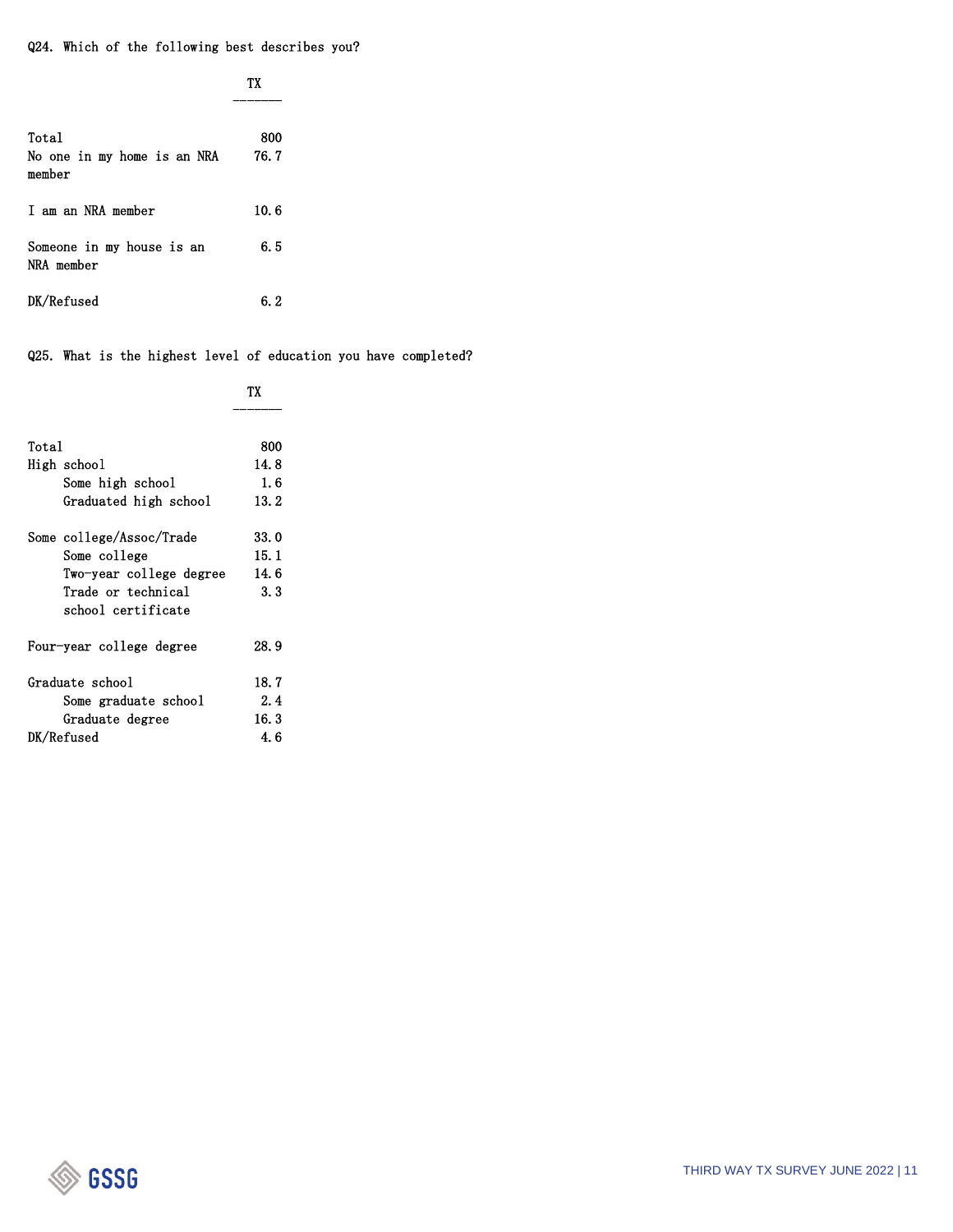| Total                  | 800   |
|------------------------|-------|
| <\$50,000              | 22. 7 |
| Under \$15,000         | 1.3   |
| $$15,001$ to $$25,000$ | 3.2   |
| $$25,001$ to $$40,000$ | 7.6   |
| \$40,001 to \$50,000   | 10.6  |
| \$50,000-\$100,000     | 29.2  |
| \$50,001 to \$75,000   | 15.6  |
| \$75,001 to \$100,000  | 13.6  |
| Over \$100,000         | 25.0  |
| DK/Refused             | 23. 1 |
| Mean                   | 75982 |

## Q27. Area breaks:

|                         | TX    |
|-------------------------|-------|
|                         |       |
| Total                   | 794   |
| West Texas Markets      | 5.0   |
| Dallas M.M.             | 30. 6 |
| Dallas County           | 8.5   |
| Tarrant County          | 5.7   |
| Rest Dallas Market      | 16.4  |
| East Texas Markets      | 7.4   |
| San Antonio M.M.        | 9.8   |
| Bexar County            | 6.5   |
| Rest San Antonio Market | 3.3   |
| S. Border Markets       | 6.0   |
| Austin/Waco M.M.        | 15.0  |
| Travis County           | 6.0   |
| Rest Austin/Waco        | 9.0   |
| Markets                 |       |
| Houston M.M.            | 26.2  |
| Harris County           | 14.8  |
| Rest Houston Market     | 11.3  |